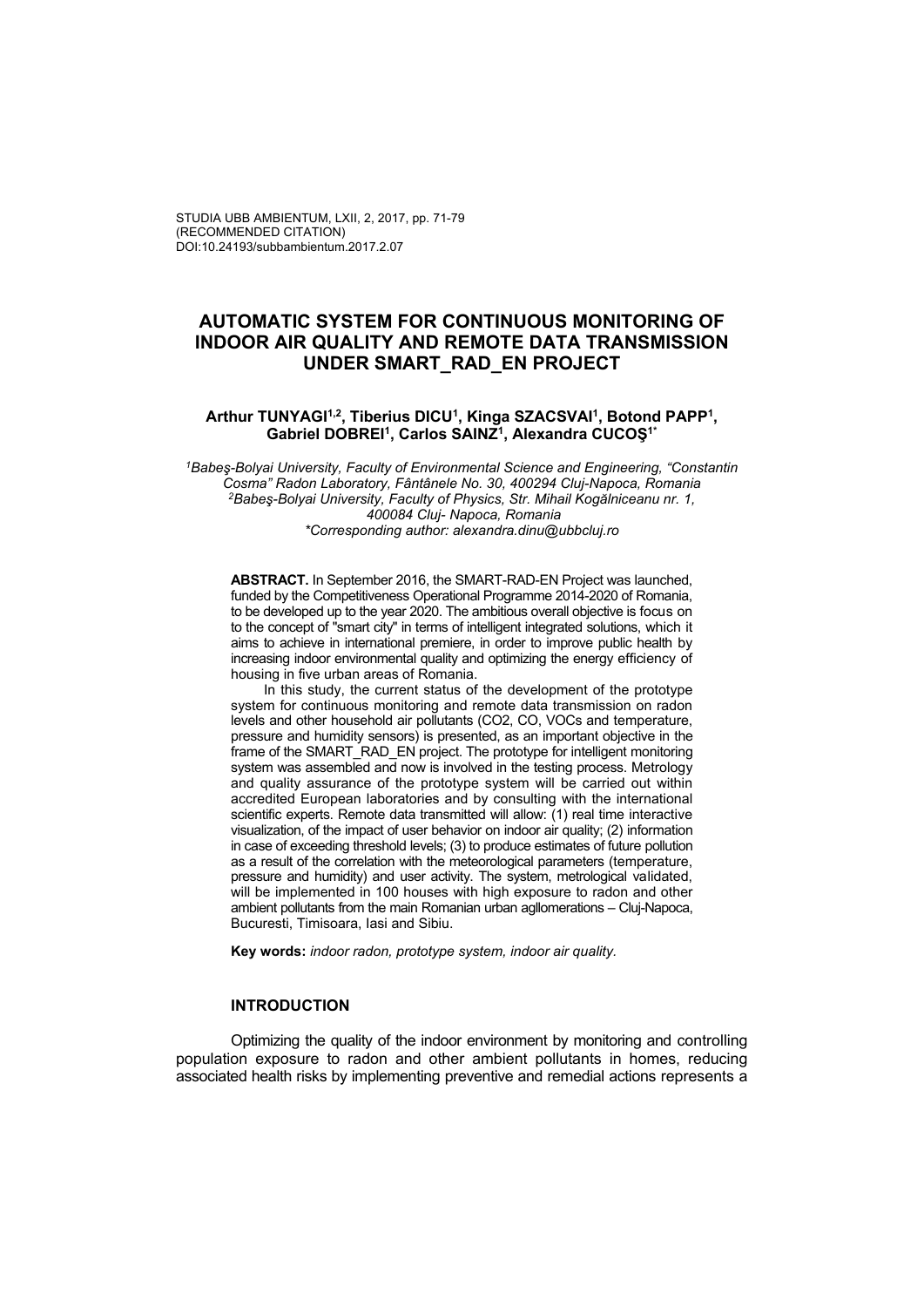global priority (Darby et al., 2006; Field et al., 2006, Council Directive 2013/59/ Euratom; WHO 2009; www.irart.ro; www.smartradon.ro; Cosma and Jurcut, 1996; Cosma et al., 2013; Cucoş et al., 2017).

Housing is a very important sector, both from an economic and social perspective, knowing the indoor conditions being a requirement for developing habitat policies. Indoor environmental conditions of housing significantly affect quality of life, manifested by health and intellectual potential, conditions for raising and educating children, safety of daily life and demographic evolution (Pavel et al., 2006).

Indoor air contains a wide range of volatile organic compounds (VOCs) with different chemical and physical properties. Over 900 chemical compounds have been identified in indoor air (Reinhart, 2002). The concentration of these organic compounds depends on many factors (type of activity in the room, ventilation rate, number of occupants, type of furniture, etc.), which makes it extremely difficult to estimate unless they are continuously monitored. Exposure to VOCs has been associated with irritation of mucous membranes (nose, throat or eyes), neurotoxic effects (fatigue, lethargy or headache) or the occurrence of asthma (WHO, 1983). Therefore, monitoring indoor air quality is an extremely important issue and involves the use of precise sensors, able to provide real-time recordings.

Another important factor affecting human health and wellbeing of the occupants of a house is the relative humidity. Studies have pointed out the impact of relative humidity in respiratory infections and allergies (Alsmo and Alsmo, 2014). The relative humidity also affects the rate of formation of formaldehyde, ozone, or salts and acids of sulfur or nitrogen dioxide. In a laboratory study the formaldehyde level tripled by increasing the relative humidity from 30% to 70% (Andersen et al., 1976). In a survey of 20 houses, a good correlation was obtained between the concentration of formaldehyde in homes and the relative humidity (IEC Beak Consultants, 1983). The relative humidity is temperature dependent. As the air temperature raises the relative humidity decreases, with significant variations during the diurnal cycle, or between seasons. Epidemiological studies conducted in this direction recommend maintaining humidity in the range 40-60% to minimize the chances of survival for bacteria and viruses (Alsmo and Alsmo, 2014). Creating a system capable of monitoring temperature and relative humidity and coupling it with ventilation and heating system would maintain moisture in the safe range.

Indoor air quality must be assessed by accurate and representative measurements. Short-term measurements will indicate temporary conditions which are not always representative for long periods of time. Therefore, short-term measurements can lead to false conclusions, reduced performance and unnecessary costs. Therefore, it is recommended the use of systems which allows continuous monitoring, useful both in terms of accuracy and representativeness of results, as well as in establishing the dependency between the monitored factors and occupant activity.

Closely monitoring living conditions and implementing corrective actions where necessary lead, with increased efficiency, to a safe and unmediated improvement of general living parameters, with significant direct and indirect consequences on local and national economic and social development (Pavel et al., 2006).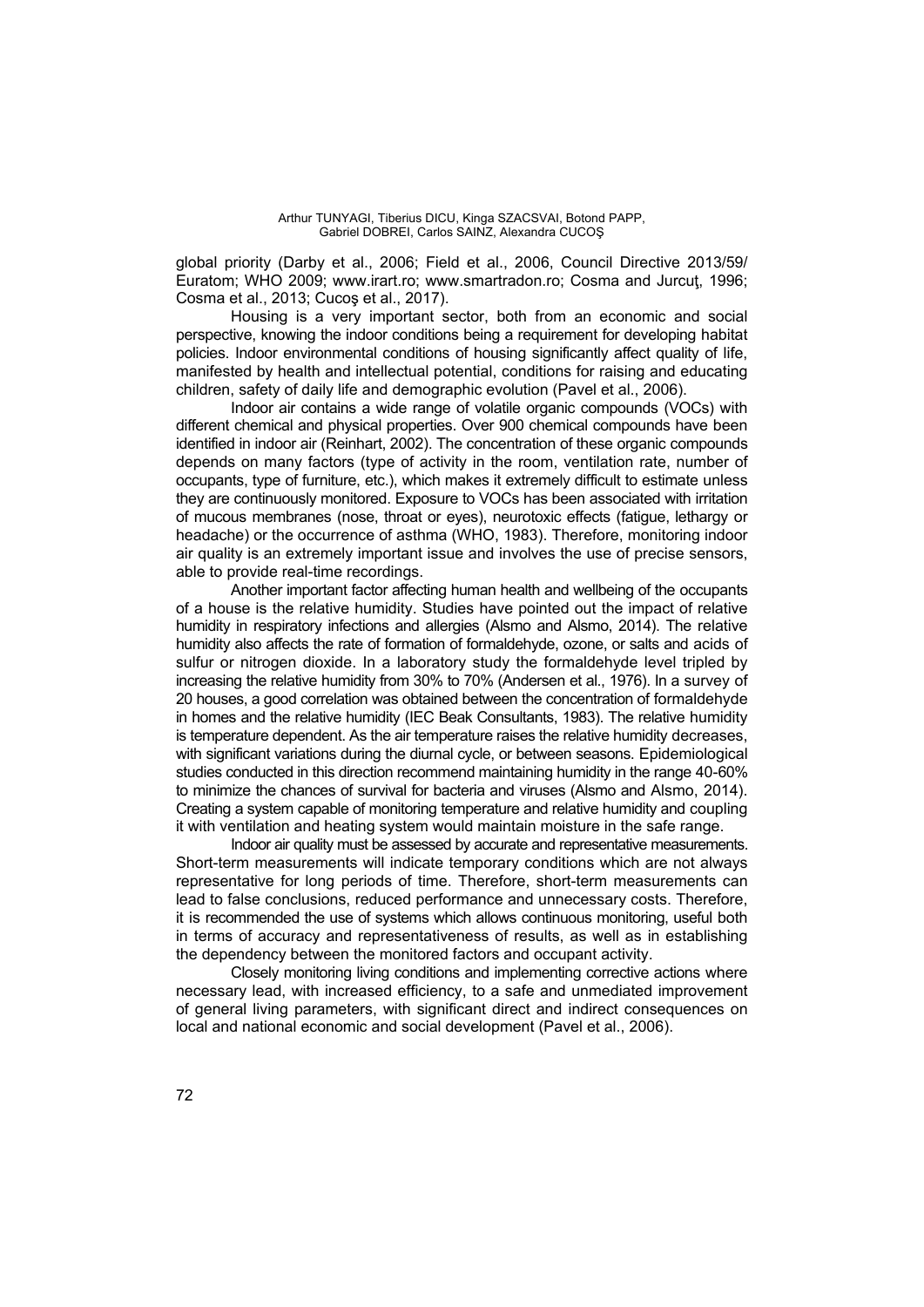The present study pointed out the current status of the development of a Intelligent integrated prototype systems with a low energy consumption for indoor air quality in the SMART\_RAD\_EN project. This prototype have a vast potential to bring considerable gains in terms of health, research, development and technological innovation. Through their uniqueness on a global scale, both the monitoring and remediation systems resulting from the project and the numerical prediction model for radioactive pollution / contamination of indoor air have the potential to generate additional economic value to the research results, the commercial character being intensively supported by introducing radon legislation in Romania from 2018, according to European norms - DIRECTIVE 2013/59/ EURATOM.

### **MATERIAL AND METHODS**

The smart pilot prototype for continuous monitoring and remote transmission of data on radon levels and other household air pollutants, which will be designed and developed in the project, will have the following advantages and SMART features, with a high level of innovation, in relation to the current context:

- The first remote monitoring system of residential radon data, international premiere.

- The first intelligent monitoring system, achieved in international premiere, to associated the radon sensor with other household air pollutants (CO2, CO and VOC) and meteorological sensors (temperature, pressure, humidity) relevant to indoor air quality.

- Choosing methods of remote data transmission requiring a minimum cost of operation.

- Coupling the monitoring station to the existing heating and ventilation unit in the house and start / stop them according to the monitored parameters.

- Continuous monitoring of indoor air quality, basic requirement to obtain the certificate of green house.

- Functionality, mobility, autonomy, high efficiency and relatively low production cost, with a total cost of max. 1000 Euro / prototype compared to complex monitoring stations commercially available

- Broad commercial applicability of the prototype. For the production line of over 1000 pieces component costs are reduced by approx. 30%, from which we can infer the economy that cheaper equipment can bring.

- An intelligent eco-friendly system with reduced energy consumption compared to existing devices on the market.

- An intelligent but friendly design, both by its size and by the low level of noise. The aim is to miniaturize the integrated system to have as small an impact on housing.

- The system will function as a mediator between user behavior and indoor air quality.

- Designed as a remote monitoring system will allow: (1) real time interactive visualization of user behavior impact on indoor air quality; (2) delivery of statistically credible data; (3) to inform in case of levels exceeding limit with the possibility to highlight periods of abnormal operating conditions, affecting environmental comfort or health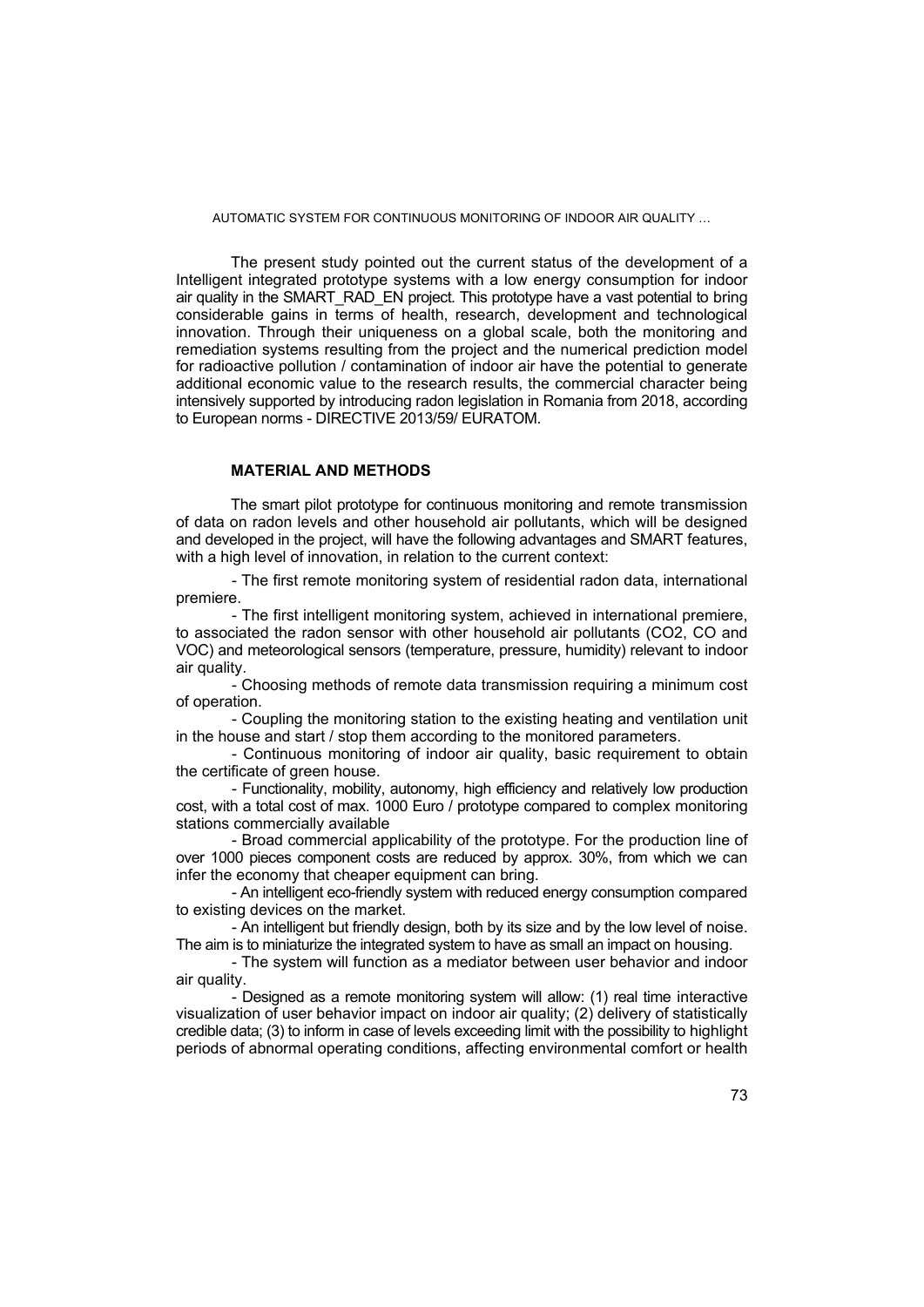of residents and thereby to facilitate immediate intervention in case of dangerous accumulation of gases; (4) to produce estimates of future pollution by correlating with meteorological parameters (temperature, pressure, humidity) and behavior.

- The database and server will be as important even after project implementation in that they will provide Romanian and European authorities with relevant indicators on the degree of pollution of indoor environmental quality in connection with energy efficiency in buildings thus providing a bridge between national and international data base.

The proposed monitoring system will include the following hardware and software:

- Sensor for radon;
- Sensors for CO, CO2, VOCs;
- Meteorological sensors for temperature, pressure and humidity;

- Integrated system using on operating system and providing necessary services: analogue and digital data acquisition from the sensors, data transmission via Wi-Fi, local storage of data, implementing control loops and control pumps type actuators, valves;Wireless routers for data transfer via Wi-Fi to a server;

- Server application and web application;

- The client application that allows visualization of data as graphs or tables, setting alarm thresholds and transmitting SMS information with the measurements.

The concentration of radon indoor is influenced by external conditions, such as pressure, temperature, wind strength and direction. For this reason, every city will install an air monitoring station outside.

### **RESULTS AND DISCUSSIONS**

At present, an intelligent device has been developed in the SMART\_RAD\_EN project that continuously monitors the concentration of the most frequent and dangerous household pollutants (figure 1).



**Fig. 1.** *The SMART\_RAD\_EN monitoring system.*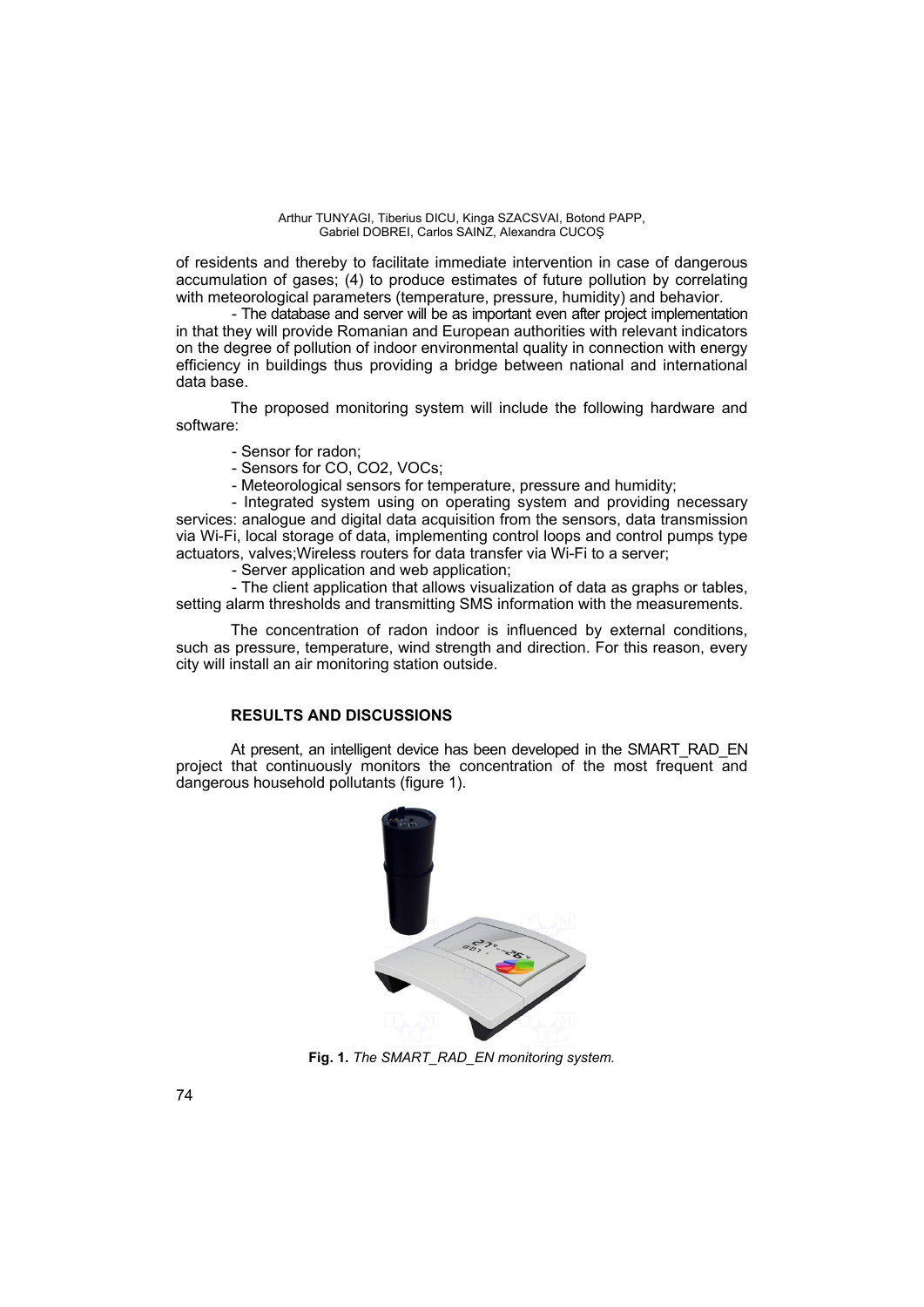

The proposed monitoring system architecture is shown in the figure below.

**Fig. 2.** *The general configuration of the monitoring system.*

The estimated operating principle of the system proposed for development in this project can be briefly presented based on past experience: indoor radon monitoring will be carried out using a Si-PIN photodiode with a size of 100  $mm<sup>2</sup>$ , mounted on a fiber glass base, on the surface of which is deposited a thin layer of copper connected to ground. The glass fiber base is placed in a chamber the inner of which is coated with a conductive layer of graphite connected to a positive tension of 250V. Between the copper layer and the conductive layer is formed an electric field that will allow capture and deposition of radon decay progenies. Alpha particles produced by radioactive disintegration of radon and its progenies penetrate the PIN diode and by the energy released and sent to linked electrons, allow the formation of an electrical impulse across the diode. The measurements data can be stored locally or sent using a wireless connection. The software for the device (firmware) will provide support for the used communication protocol to configure device parameters through a serial communication interface, respectively enable radon measurements and remote data transmission to the destination set. Data will be presented to the user using the concept of IoT (Internet of Things).

Environmental conditions influencing diurnal/seasonal variation of residential radon concentration (temperature, humidity and atmospheric pressure) are also measured. In this regard, we will start from the work (Folea and Mois, 2015) describing the authors' contribution to the development of a device for monitoring the ambient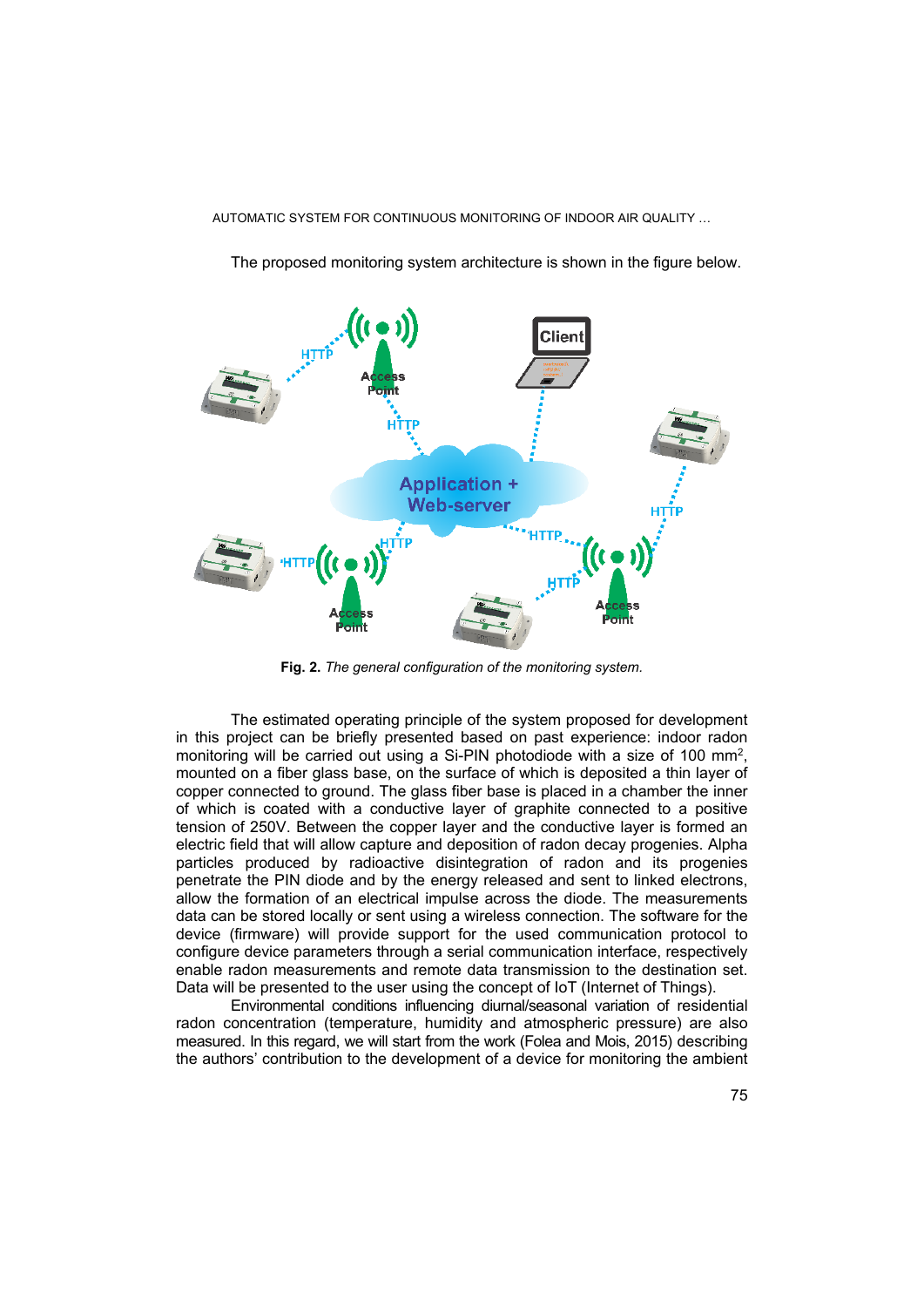Arthur TUNYAGI, Tiberius DICU, Kinga SZACSVAI, Botond PAPP, Gabriel DOBREI, Carlos SAINZ, Alexandra CUCOŞ

environment, a device with low power consumption. This paper presents an integrated device closed into a small box, battery powered, with communication capability via Wi-Fi and which integrates CO<sub>2</sub>, temperature, humidity and pressure sensors. Similar devices are commercially available (Six Point ™, 2014 or ENOCEAN Alliance, 2014), but with lower characteristics and a battery running time reduced. To reduce the power consumption of the final device was chosen a nondispersive infrared sensor (NDIR - Nondispersive Infrared) to measure  $CO<sub>2</sub>$  with the lowest possible power consumption, available from manufacturers. The developed device, provided with a battery lifetime of up to three years, can measure between 1 and 60 readings per hour. This performance is comparable to most devices with ZigBee® modules, devices consuming less power than Wi-Fi. The device is implemented using PSoC 3 microcontroller 3 (Programmable System-on-Chip) with low power consumption. All sensors integrated into the device have digital interface, providing better measurement precision and simplifying the manufacturing process, in particular by removing the calibration process.



**Fig. 3.***The general architecture of the monitoring system.*

## *The proposed general architecture*

The device has as a central element an microcontroller AtMega or AtXMega family from Atmel.Blocks attached to the microcontroller are either sensors or specific blocks whose functionality is described below: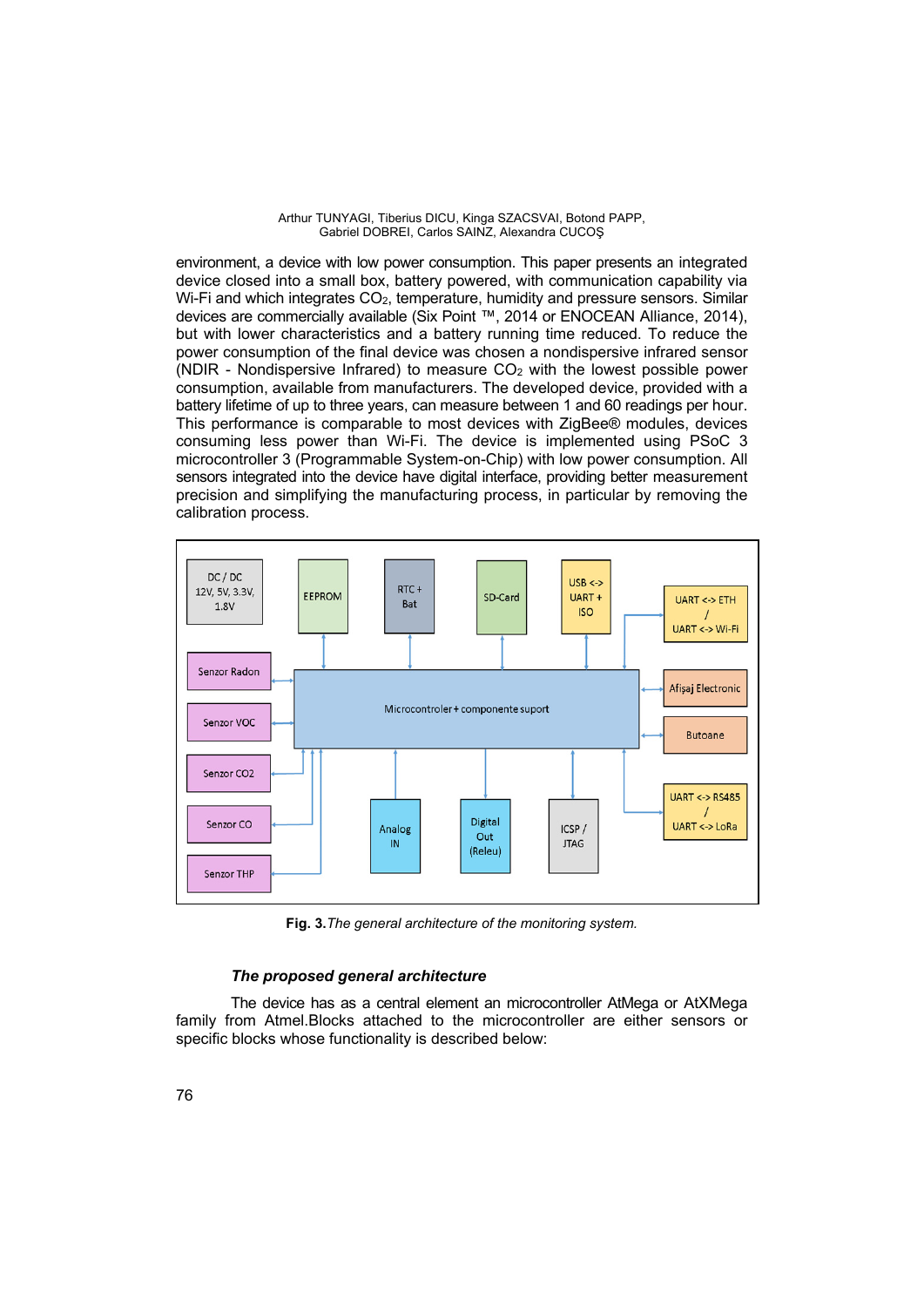• BLOCK Radon Sensor: is a Tesla TSR2 radon sensor or equivalent that collects the number of specific disintegrations over a certain amount of time. The sensor is interfaced with the microcontroller through a serial port at 3.3V.

• BLOC VOC Sensor: is a volatile MEMS sensor that interferes with the serial port microcontroller at 1.8V.

• BLOC CO2 sensor: is a CDM7160 carbon dioxide sensor, or equivalent, using the NDIR measurement principle. It interferes with a 5V TTL serial port.

• BLOC Sensor CO: is a carbon monoxide sensor of the TGS5141 type or equivalent. The sensor has an analog output, and the internal ADC of the microcontroller is used for measurement.

• BLOC THP sensor: is a sensor or a group of sensors used to measure ambient temperature, humidity and atmospheric pressure. Communication with the microcontroller is done on SPI or I2C depending on the type of sensor / sensors chosen.

• EEPROM BLOCK: is an EEPORM memory used to store the device's set parameters (eg IP server address or SSID credentials for WiFi connection).

• BLOCK RTC + Bat: is the real-time block of the system. The RTC also has a backup battery to keep the time when the unit has a snack. Regular synchronization of the RTC is done online either from the main server or from an NTP.

• SD-Card BLOC: is a block containing an SD-Card that has the role of log memory and where all the results from the sensors as well as the lists with the operating errors are stored.

• USB BLOCK <-> UART + ISO: consists of a UART converter <-> USB (VCP) and galvanic isolation. The USB channel can be used for local device configurations or to download data stored on the SD card.

• UART BLOCK <-> ETH / UART <-> WiFi: is the block through which the device can connect to the internet. Use either a wired or WiFi connection.

• BLOCK Electronic Display: is the display block, state output. It will consist of an LCD or TFT display and some status LEDs.

• BLOCK Buttons: is the input component of the user. It will consist of an On / Off button and a few other menu buttons. The menu buttons can be virtual in the sense that they can be touch buttons if the display is done on a touch-screen TFT.

• UART BLOCK <-> RS485 / UART <-> LoRa: is a block that will be useful to future developments.

The paper presents the main features for each sensor, underlining the important characteristics: measurement range, accuracy, power consumption etc. Each sensor was chosen to have a power consumption as low as possible and meet performance requirements. The measured data are displayed on XivelyTM data server that displays data from sensors connected to the Internet. Upon user's request data can be displayed locally on a backlit LCD. For the CO2 sensor it is also available an automatic calibration option, feature offered by Cozir® manufacturer.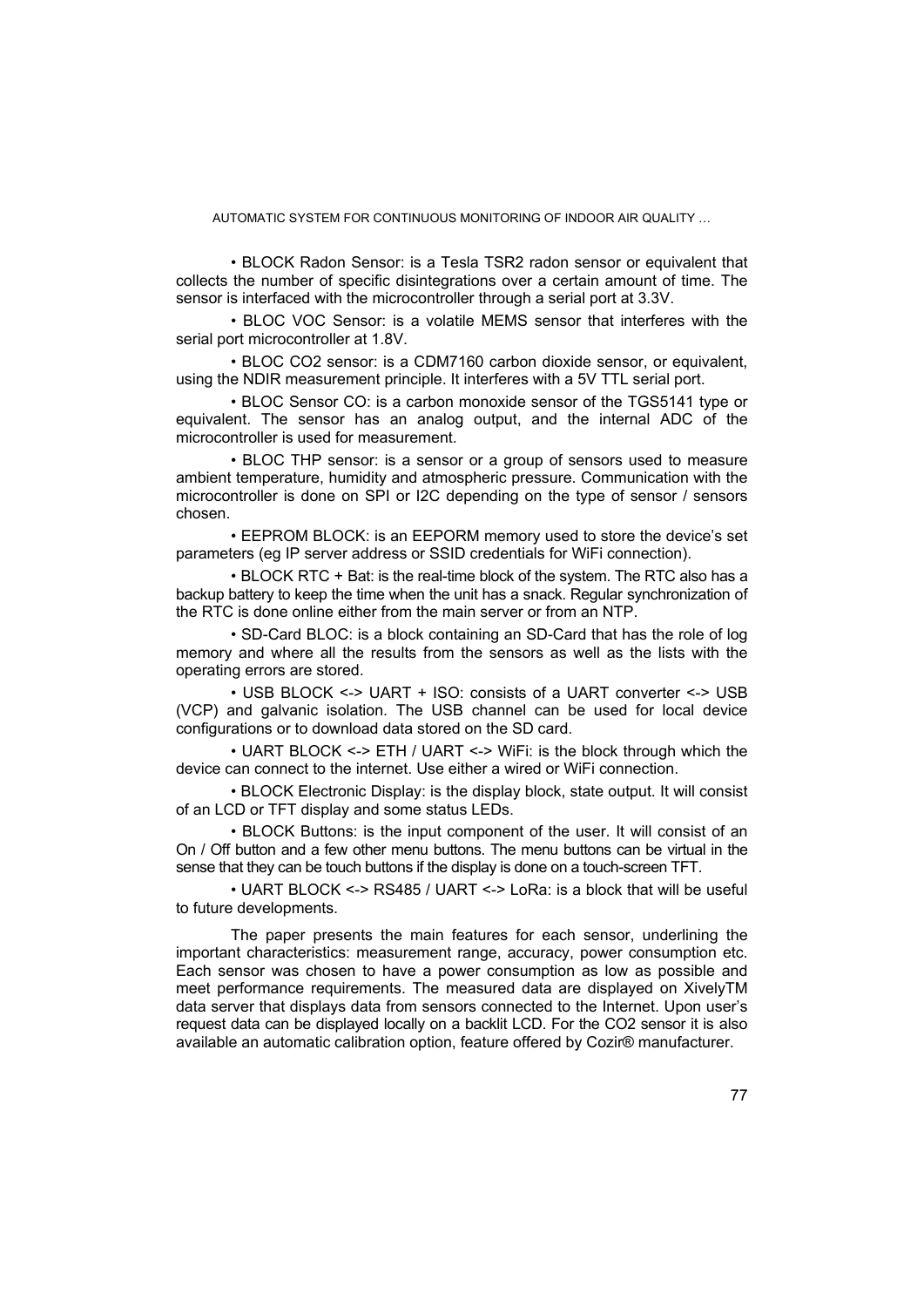Arthur TUNYAGI, Tiberius DICU, Kinga SZACSVAI, Botond PAPP, Gabriel DOBREI, Carlos SAINZ, Alexandra CUCOŞ

A small number of companies produce integrated SoC solutions (System on Chip) which integrate a radio module for a Wi-Fi network with low power consumption, an analogue interface for sensors and a user programmable processor for which provides a kit software update and support. This paper proposes multi-level software architecture for a monitoring application and provides detailed block diagrams and application components. There are presented various extension cards, such as: an extension to a weather station that includes sensors for temperature, humidity, light intensity and atmospheric pressure; a sensor for density of the particles of dust in the air and an extension with solar cells as an independent source of power for the weather station, as an alternative source of energy. A digital sensor monitoring wind speed and direction was connected to the Wi-Fi device. It was implemented a new firmware to ensure the functioning of the new developed sensor. Several applications were carried into effect, such as: a first application running on a computer and sending data to a server connected via the Internet, this configuration enables wireless sensors to send data to the Pachube database server to be accessed remotely at any time; a second application running on an Android Smartphone and can communicate with the Wi-Fi or the server, allowing, on user's request, local display of sensor data.

### **CONCLUSIONS**

The proposed monitoring system through the new monitored parameters and by its way of rendering the results will act as a mediator between user behavior and indoor air quality. The owner will be able to understand the effects of his household behavior on indoor air quality and will be able in this way to change his routine in order to increase and maintain indoor air quality to the desired level. Creating a smart prototype system for monitoring air quality (radon,  $CO<sub>2</sub>$ , CO and VOC's) and environmental parameters (pressure, temperature and humidity) will raise a number of challenges:

• Calibration and validation of the results obtained by the sensors included in the monitoring system.

• In situ validation of the results by consulting with international experts.

• Create the conditions through presentations addressed to the economic environment in order to introduce the prototype to production/marketing.

### **ACKNOWLEDGMENTS**

The research is supported by the project ID P 37 229, Contract No. 22/01.09.2016, with the title "Smart Systems for Public Safety through Control and Mitigation of Residential Radon linked with Energy Efficiency Optimization of Buildings in Romanian Major Urban Agglomerations SMART-RAD-EN" of the POC Programme.